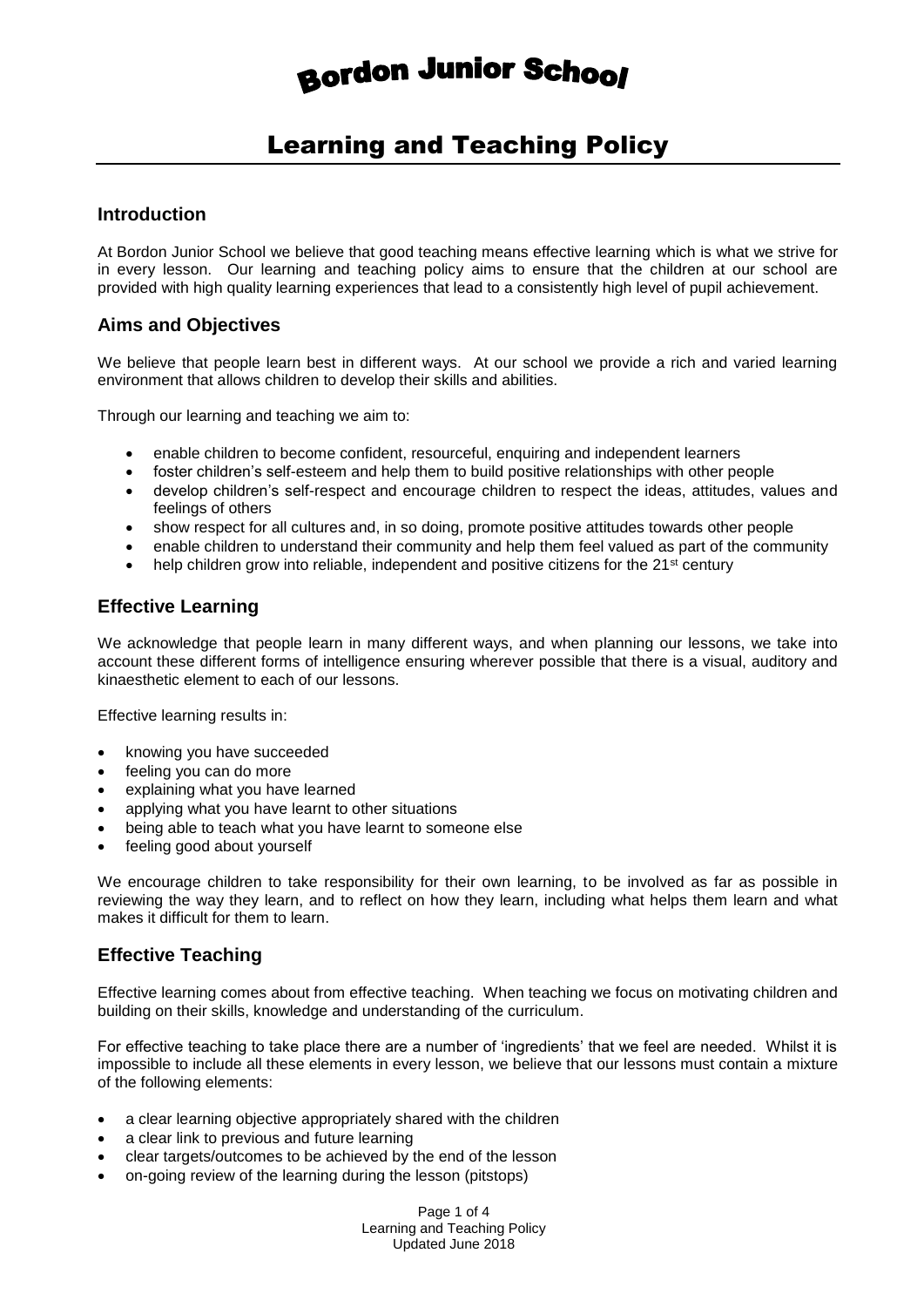- a purposeful plan focussed on next steps in learning
- appropriate challenge for all children
- teacher modelling
- good questioning
- interaction between teacher/pupil and pupil/pupil
- appropriate pace
- appropriately and readily resourced
- enthusiastic delivery
- fun
- involvement of all the children
- elements of visual / auditory / kinaesthetic

We base our teaching on our knowledge of the children's level of attainment. Our prime focus is to develop further the knowledge and skills of our children. We strive to ensure that all tasks set are appropriate to each child's level of ability. When planning work for children with special educational needs we give due regard to information and targets contained in the children's Individual Education Plans (IEPs). We have high expectations of all children, and we encourage work to be of the highest possible standard for each individual child.

We plan our lessons with clear objectives. We take these objectives from the National Curriculum and the age related expectations for the group we are teaching. Our lesson plans contain information about the tasks to be set, the resources needed and the way we will assess the children's work. We evaluate lessons to identify next steps in learning for individuals and groups.

Each of our teachers makes a special effort to establish good working relationships with all children in the class. We treat the children with kindness and respect. We treat them fairly and endeavour to give them equal opportunity to take part in class activities. All our teachers follow the school policy with regard to behaviour.

We deploy learning support assistants (LSA's) and other adult help as effectively as possible, sometimes working with individual children or small groups.

#### **The Learning Environment**

We try to ensure that all areas and resources of the school, including the classrooms, are clearly labelled. Children are made aware of school resource areas at the beginning of each year. Our learning environment is organised to ensure that children have the opportunity to learn in different ways. These include:

- investigation and problem solving
- research and finding out
- aroup work
- pair work
- independent work
- whole-class work
- asking and answering questions
- use of computers and connected IT resources
- fieldwork and visits to places of educational interest
- creative activities
- watching television
- responding to musical material
- debates, role-plays and oral presentations
- designing and making things
- participation in athletic or physical activity

We believe learning takes place in an environment which:

- is challenging and stimulating
- is peaceful and calm
- is happy and organised
- is well resourced and clearly labelled

Page 2 of 4 Learning and Teaching Policy Updated June 2018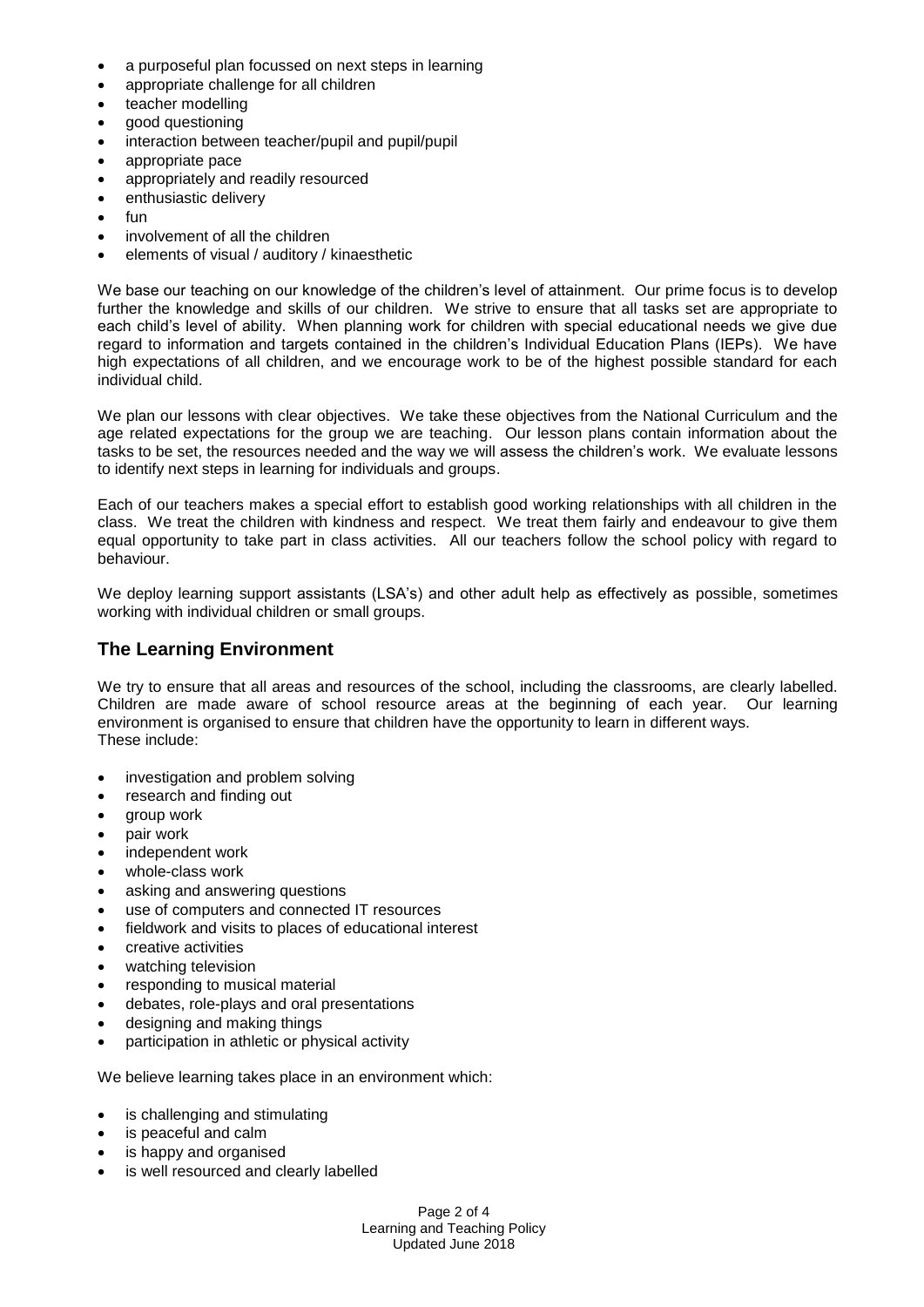- makes learning accessible
- is encouraging and appreciative
- is welcoming
- provides equal opportunities for all
- provides an atmosphere conducive to work

We aim for our classrooms to be attractive learning environments. We change displays regularly to ensure that classrooms reflect the topics children are learning. We try to ensure that all children have the opportunity to display their work at some time during the year. All classrooms have a range of dictionaries, fiction and non-fiction books, as well as displays relating to literacy and numeracy. We believe that a stimulating environment sets the climate for learning, and an exciting classroom promotes independent use of resources and high-quality work by the children.

## **Routines and Rules**

Routines and rules in the classroom contribute to a healthy learning environment. To be effective they should be:

- agreed by the children and clearly understood
- fair and consistent
- realistic and positive
- kept to a minimum but enforced
- inclusive of regular daily activities to enable familiarity of a routine

All rules should result in the children knowing the expectations and give them the opportunity to learn how to make a positive contribution to the groups they are in.

# **Celebrating Achievement**

We give specific praise which means rewards are not given unless they are deserved and the child needs to know what they have done well. Rewards for achievements are given in a variety of ways, including:

- verbal or written praise
- the opportunity to publish their work, including displays of work
- positive notes added to work
- post cards home
- awarding of stars and merits
- celebration assemblies
	- o writers awards
	- o achievement awards
	- o STEP awards
- the opportunity to perform or share
- termly Gala of the Performing Arts

# **The role of Governors**

Governors determine, support, monitor and review the school policy for learning and teaching. In particular they:

- support the use of appropriate teaching strategies by allocating resources effectively
- ensure the school buildings and premises are best used to support successful teaching and learning
- monitor how effective learning and teaching strategies are in terms of raising pupil attainment
- ensure the performance management policy promotes good quality teaching
- ensure that staff development is centred around the school's improvement plan
- monitor the effectiveness of the school's learning and teaching by receiving regular reports from subject leaders at curriculum meetings
- monitor the effectiveness of the school's learning and teaching through regular Head teacher reports